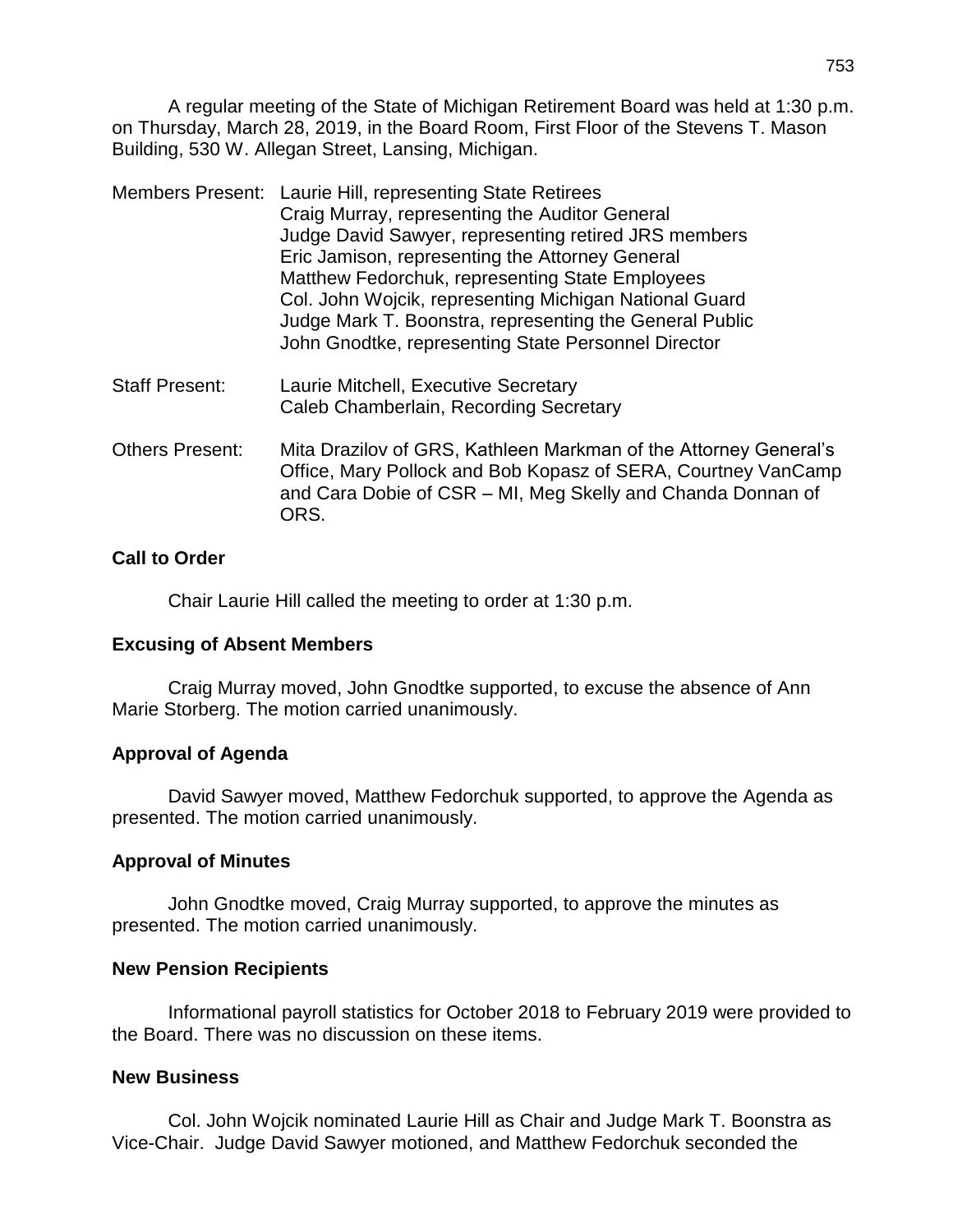motion to close the nominations. Both nominations were passed unanimously with no competition.

A request for an amendment to the 218 Agreement for Convis Township was presented to the board. John Gnodtke motioned, and Eric Jamison supported to approve the amendment. The motion carried unanimously.

## **Special Reports**

Jon Braeutigam, Chief Investment Officer of the Bureau of Investments presented the Annual Investment Report.

Mita Drazilov of GRS Retirement Consulting presented the Michigan Judges' Retirement System Pension Actuarial Valuation Results.

Louise Gates of GRS Retirement Consulting presented the Michigan Judges' Retirement System Retiree Health Actuarial Valuation Results.

## **Old Business**

There was no old business discussed.

## **Declaratory Rulings**

### Request for a Declaratory Ruling

The board considered the case materials. Craig Murray moved, Judge David Sawyer supported, that the board move to deny Petitioner's request for a Declaratory Ruling that would provide an unequivocal interpretation or determination by the ORS/Board of the impact of a Judgement of Divorce that requires [his] Defined Benefit Pension under the Act to be equally divided and a proposed EDRO to accomplish that requirement. The motion carried with John Gnodtke abstaining.

### **Administrative Hearings**

### Proposal for Decision – Docket 18-007674-ORS

The Board considered the case materials. John Gnodtke moved, Matthew Fedorchuk supported, that the Board adopt as its own the recommendations of the Presiding Officer as set forth in the January 14, 2019, Proposal for Decision including the proposed Findings of Fact and Conclusions of Law and deny the Petitioner's application for non-duty disability retirement. The motion carried unanimously.

### Proposal for Decision – Docket 18-006511-ORS

The Board considered the case materials. John Gnodtke moved, Col. John Wojcik supported, that the Board adopt as its own the recommendations of the Presiding Officer as set forth in the November 2, 2018, Proposal for Decision including the proposed Findings of Fact and Conclusions of Law and deny the Petitioner's request for duty or non-duty disability retirement. The motion carried unanimously.